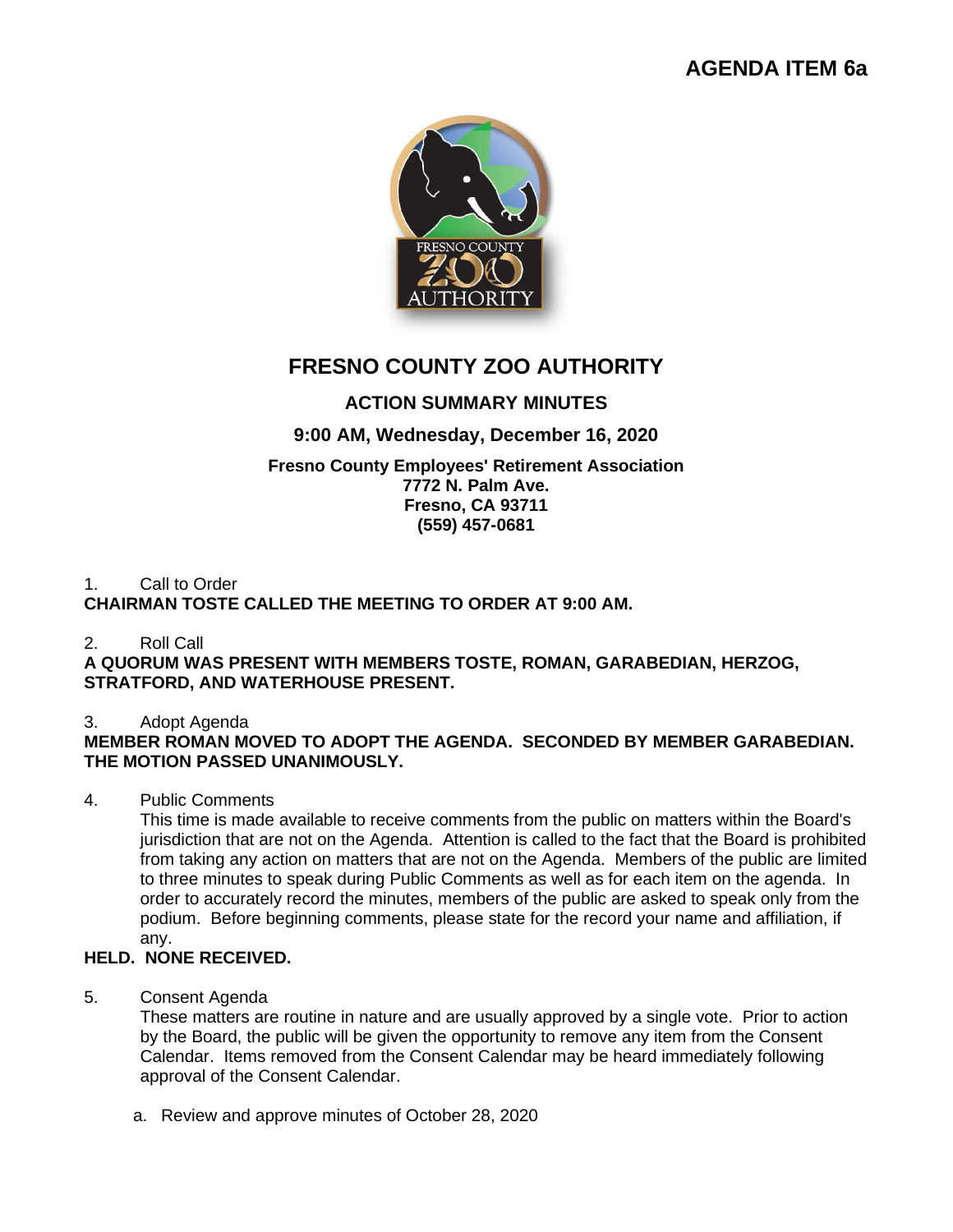b. Review and approve payment of County of Fresno invoice for Professional and Specialized Services in the amount of \$11,882.46 for services through November 2020

#### c. Receive Treasurer's Reports for Quarter Ended September 2020 **MEMBER WATERHOUSE MOVED FOR APPROVAL OF THE CONSENT AGENDA ITEMS. SECONDED BY MEMBER HERZOG. THE MOTION PASSED UNANIMOUSLY.**

#### 6. Receive Fresno Chaffee Zoo Director's report

**RECEIVED. DIRECTOR SCOTT BARTON REPORTED. THE GOVERNOR CLOSED THE STATE. WILL BE CLOSED AT LEAST THREE WEEKS. WORKING HARD ON FINANCIALS THROUGHOUT THE CLOSURE. THREE PROJECTS: AMBASSADOR ANIMAL CENTER TRENDING AHEAD AS EXPECTED AND MAY BE COMPLETE IN MARCH. ZOOPLEX IS ON SCHEDULE. KINGDOMS OF ASIA WELL UNDER WAY. TWO ARE ABOVE GROUND AND DOING WELL GIVEN THE DRY YEAR. ZOO BOARD HAS SELECTED BARTON'S SUCCESSOR: JOHN DOLAN. CURRENTLY, HE IS THE DIRECTOR AT THE NEW YORK AQUARIUM. JOINING IN FEBRUARY.** 

7. Receive Fresno Chaffee Zoo Corporation October 2020 Year-to-Date Financial Report **RECEIVED. CFO LILY WACHTER REPORTED. OCTOBER CAME IN STRONG. OCTOBER 2020 REVENUES OF \$1.5 MILLION EXCEEDED OCTOBER 2019. THIS WILL HELP WITH THE CURRENT CLOSURE. WACHTER REPORTED FURTHER ON OCTOBER YEAR-TO-DATE ACTUALS VS. BUDGETED, THE ZOO CORP BALANCE SHEET, CAPTURE RATES AND AVERAGE REVENUES, AND ON A NEW FORM SHOWING PER CAPITA SPENDING.** 

8. Approve Fresno's Chaffee Zoo Corporation fiscal year 2021 Measure Z Operating funds totaling \$5,309,507 for reimbursement of Animal Care and Veterinary Salaries and Benefits, Animal Feed, Animal Exhibit Supplies, Veterinary Supplies, Water Quality Supplies, Utilities, and Bank Fees to wire reimbursement funds to the Zoo

**CFO LILY WACHTER REPORTED THE ZOO CORP BOARD APPROVED THIS BUDGET AND AMOUNT. PROVIDED HIGHLIGHTS ON THE ZOO 2021 STRATEGY – "TOTAL EXPERIENCE TICKET" AND DRIVE SALES BY INVESTING IN THE WEBSTORE. BUDGETING ATTENDANCE AT 652,050, WHICH IS IN LINE WITH 2019. BUDGETING REVENUES AND EXPENSES AT 12% ABOVE 2019. WACHTER REVIEWED A 2021 PRICE SHEET DETAILING 2021 TICKET PRICES AND COMPARED TO 2020 AND 2019 PRICES.**

## **MEMBER ROMAN MOVED FOR APPROVAL. SECONDED BY MEMBER HERZOG. THE MOTION PASSED UNANIMOUSLY.**

9. Approve and authorize release of retention withheld on Studio Hansen Roberts fee for African River design (\$24,012.50)

## **DIRECTOR SCOTT BARTON REPORTED.**

## **MEMBER HERZOG MOVED FOR APPROVAL. SECONDED BY MEMBER GARABEDIAN. THE MOTION PASSED UNANIMOUSLY.**

10. Approve and authorize the Chairman to execute the annual engagement letter on applying agreed-upon procedures from Moss Adams, the Zoo Corporation's outside auditor **CHAIRMAN TOSTE REPORTED.**

**MEMBER GARABEDIAN MOVED FOR APPROVAL. SECONDED BY MEMBER ROMAN. THE MOTION PASSED UNANIMOUSLY.**